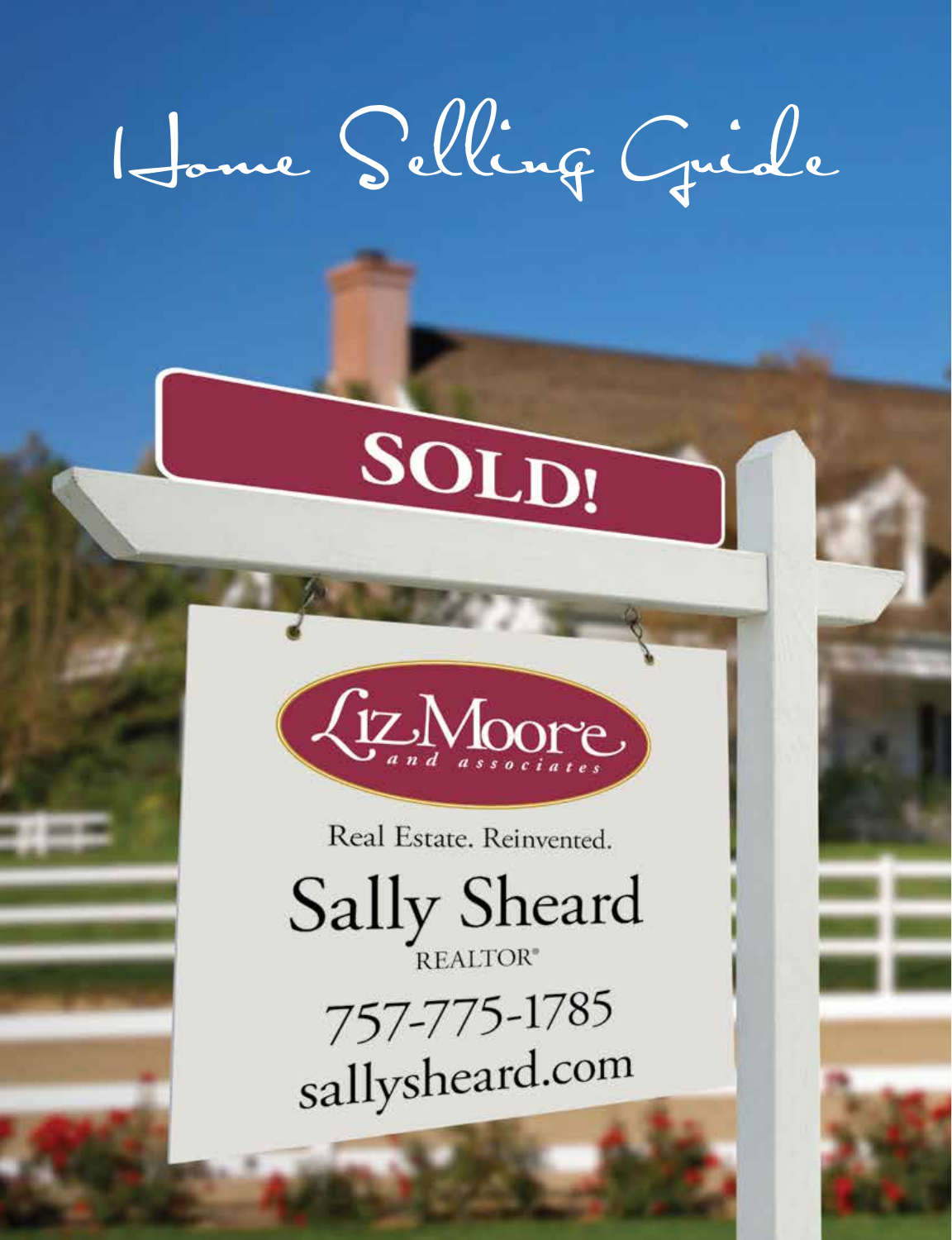#### Inside this Issue...

- 3 No Surprises
- 4 Does Staging Really Work?
- 5 Should I Update My Home Before I Sell?
- 6 Dynamic Photography and Copy
- 7 Questions to Ask When Interviewing an Agent
- 8 The Exclusive Liz Moore 10-Step Pricing Methodology
- 10 Niche Websites
- 11 Custom Property **Websites**
- 12 The Art & Science of Marketing
- 14 Selling Your **Community**





Thinking of Selling?

Selling a home is one of the largest, most important financial transactions most people will make in a lifetime. And yet, many times consumers choose the real estate agent who guides and advises them "by accident"…they hook up with an agent that answered an ad or sign call, or the first agent they meet at an open house. I'm not suggesting that is necessarily a problem, but I would offer some advice as you consider hiring a REALTOR® to sell your home:

Your agent should have a specific marketing plan for your property, tailored to reach a specific target profile buyer. In most cases, there will be several demographics involved, and your agent should be able to effectively outline a strategy to reach them all.

Marketing should include print media, online efforts, and a plan to reach out to other agents.

The ability to "tell your home's story" is key, through expert photography and compelling copy. Details matter. You should ask to see samples, and the agent should be able to elaborate on a game plan that spans the length of the listing. Quite simply, your agent's marketing plan should "wow" you!

Your agent should be excited about your property, and should be able to easily articulate its benefits and value to prospective buyers. Equally important is their ability to identify potential objections, and have a plan to overcome them.

Lastly, and perhaps most important of all, is your agent's willingness to be both honest and direct with you. While that may sound obvious, what I mean is they must be able to deliver difficult messages, and tell you the truth and the bottom line (either about your home's market value, or that outdated wallpaper even though it's your favorite), even when it's not what you want to hear. An agent who is afraid to tell you that the price you want is too much will allow you to make expensive mistakes when positioning your property, and those relationships often end with an expired or cancelled listing as well as a disappointed seller.

In this magazine, we have highlighted some of the most important considerations when selecting the right agent and agency to market your home. Need some specific advice? Please feel free to contact me at 757-775-1785 or sallysheard@lizmoore.com, and I would be happy to help!

Sally

Sally Sheard REALTOR®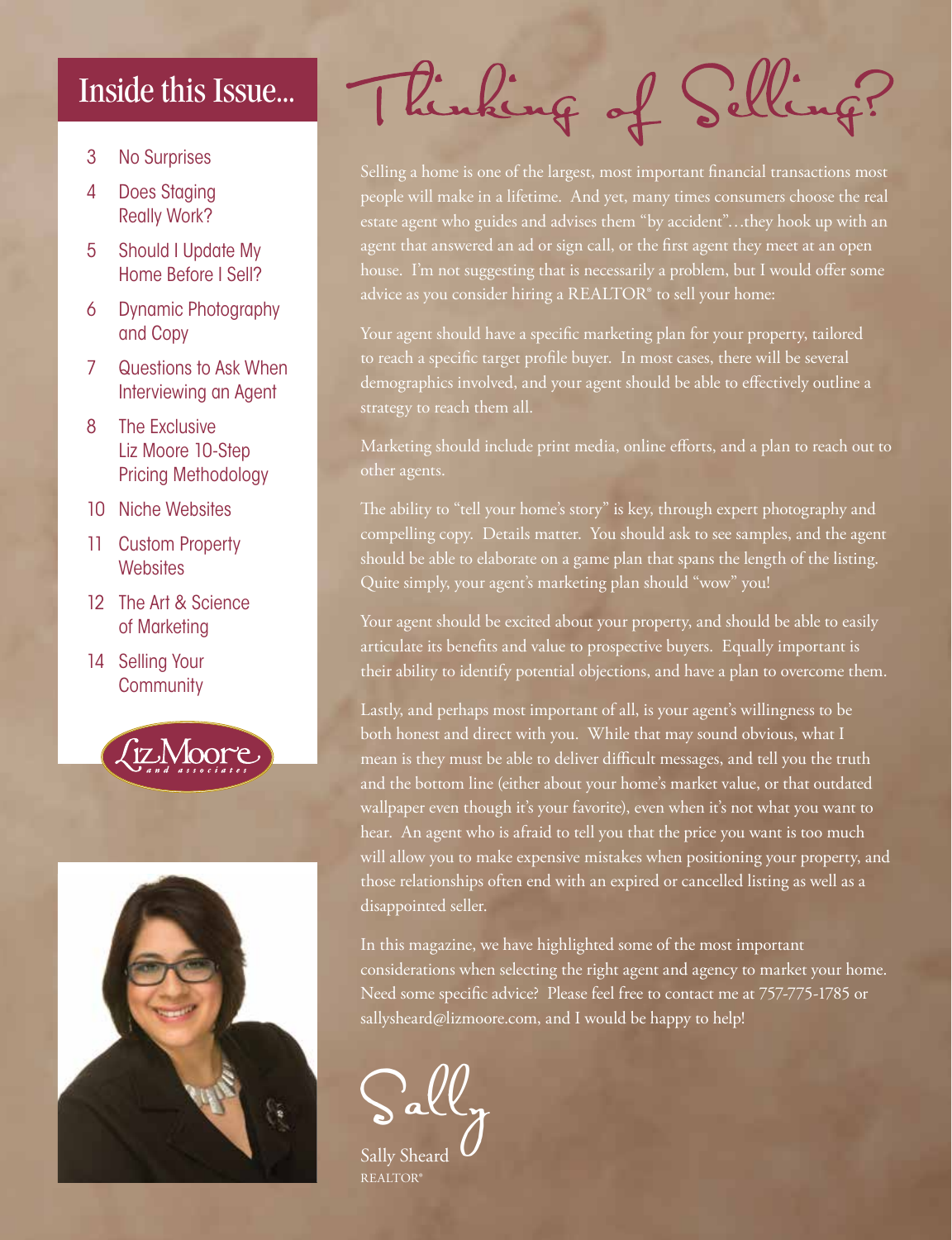*Just hours before we were supposed to move, we found out our appraisal was \$3500 lower than we anticipated. Our household goods were packed, the moving van was on its way, and everyone was lined up to help us move. We felt we had no choice but to cough up the extra money we didn't have time to negotiate.*



*I wish we would have known about all the repairs that the home inspection required before we agreed to a sales price – I definitely would have negotiated differently.*

*With the repair negotiation in the eleventh hour before closing, we had to hire the contractor who was available, and that cost us a pretty penny! I wish we had more time to bid the work.*

### Surprises Can Be Great... But not when you're selling real estate!

The creation of Liz Moore and Associates has been a journey. We began by surveying thousands of local families who had recently bought or sold real estate. We found too many had one unfortunate experience in common: frustrating and expensive last minute surprises. We heard story after story about unforeseen expenses, delays, and the stress of having to make major decisions under pressure.

After hearing stories like these, we took a step back and evaluated the real estate transaction from beginning to end. We discovered we can take many of the surprises, and much of the stress, out of the moving equation for sellers and for buyers. At Liz Moore & Associates, we've pioneered a solution that reorganizes the process, saving both money and time for our clients.

We order a professional property inspection by an independent home inspector and a market evaluation by a licensed appraiser. Best of all, this is done at our expense. This allows our agents to accurately pinpoint true market value, ensures that you are advised of value and potential repair issues up front before negotiating price and committing to terms, and avoids eleventh hour discoveries that can derail a sale. Liz Moore and Associates takes the surprise, and a lot of the stress, out of home selling.

Learn about "No Surprises" at: lizmoore.com/selling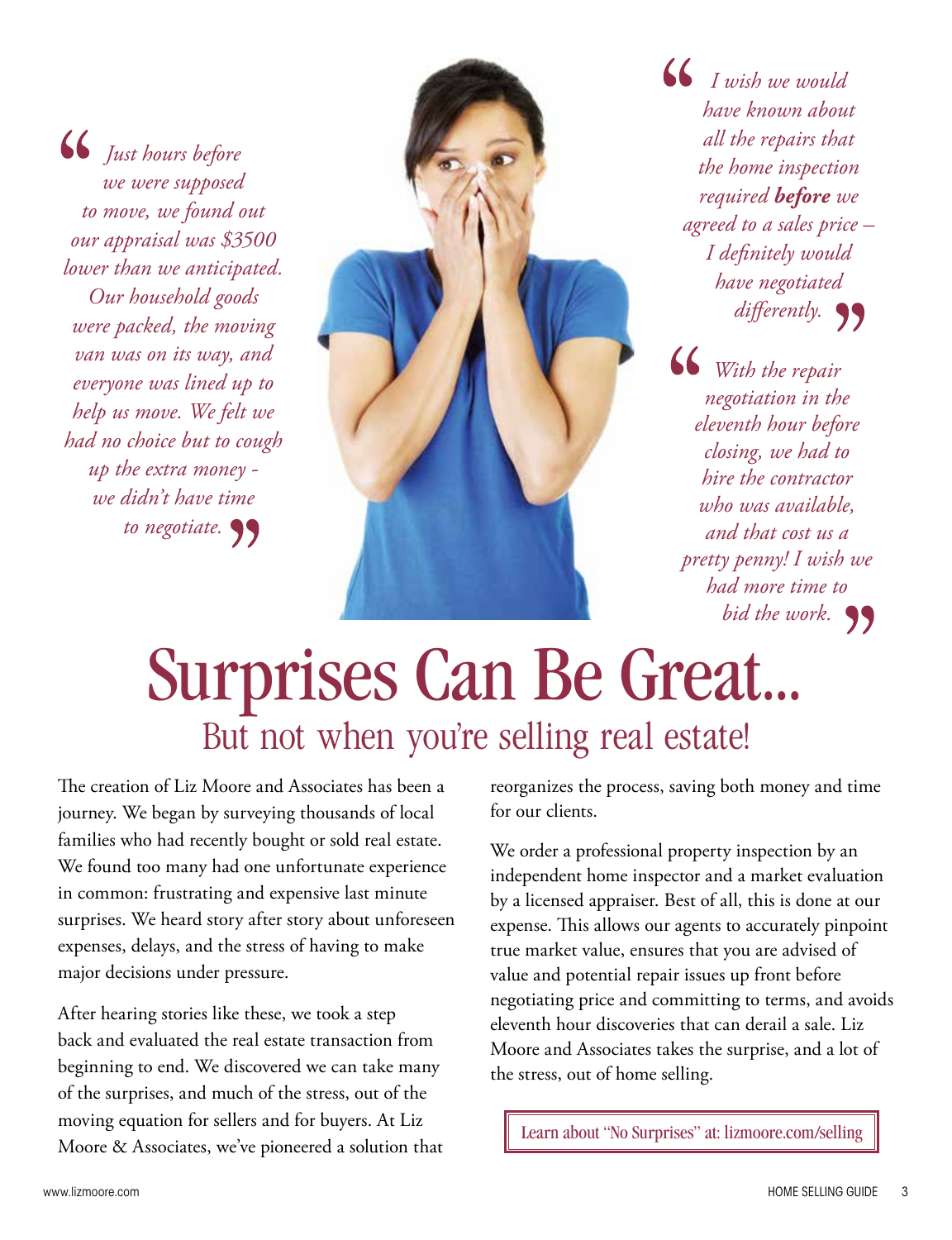### Your Home. Reinvented.

### Does home staging really work?

"We are so convinced that having a listing professionally staged means a quicker sale and higher net proceeds for our sellers," says Liz Moore, "that we are now going to provide an initial staging consultation to our listing clients at our expense."

According to a recent Home Gain survey, 94% of homes staged by a professional stager sold in 29 days or less, compared to an average of 145 days for non-staged homes. Even more compelling is the finding that \$724 invested in staging (the average cost) netted the seller \$2,145 more in price – a 196% return on investment!

A staging consultation is in addition to the legendary Liz Moore "No Surprises" program: a pre-listing appraisal and up front home inspection provided to Liz Moore sellers – all at no expense to our clients. What does a home stager do? One of Trez Robinson's (Staged2SellVA.com) favorite mantra's is that she is a "de-decorator." A stager's role is to take away the personality and style of the current owner, so that prospective purchasers can more easily visualize themselves moving in.

Real Estate. Reinvented.<sup>®</sup>

(iz.Moore)

IJ

There are a number of ways to accomplish this:

- Remove personal photos and effects.
- De-clutter so that buyers focus on the "bones" of a house rather than the distractions of the stuff in the house.
- Neutralize colors, so prospective buyers don't object to the current owner's personal taste, or that they will need to invest time and money in repainting before they move in (need to neutralize and curious about what color? Trez recommends Sherwin Williams Believable Buff).
- Remove any "extra" furniture, so rooms look and feel more spacious. Same goes for things on shelves, mantles and tables – minimalize, so lookers are seeing the room, not your things.
- Remove window treatments let light shine in!

Download a copy of our home staging checklist at: lizmoore.com/selling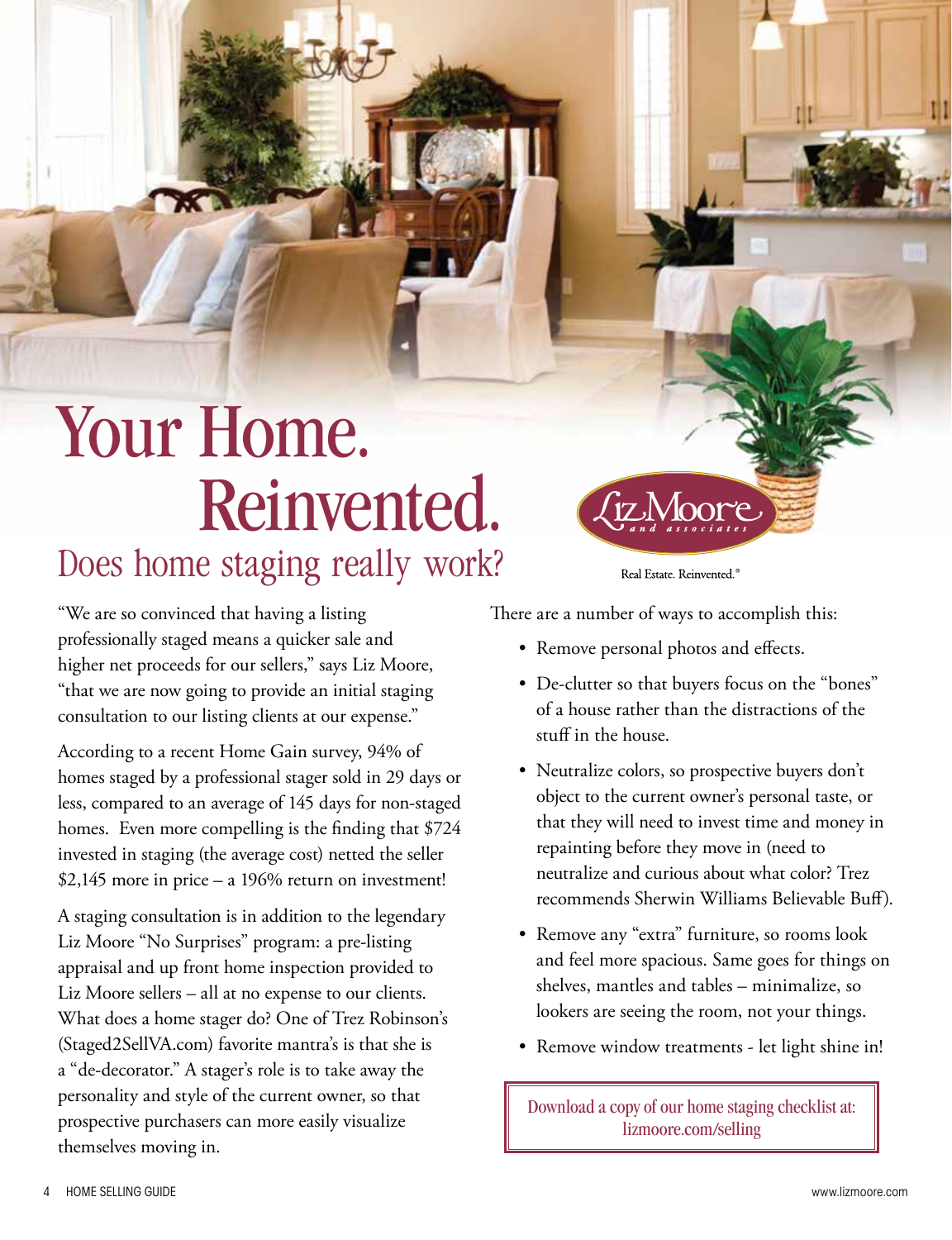### Should I Update My Home Before I Sell?

This is a classic home seller's dilemma. And, like so many questions, it really depends on your specific situation. There are a number of improvements that are "no brainers"…so, let's take a look at those first. The least expensive investments with the greatest returns are undoubtedly the following:

- 1. Fresh paint. Choose a neutral color, and give the interior a bright new look. You may want to consider doing some early packing, and not re-hang all of your pictures. Less clutter will make rooms appear larger, and the new owner will not have to fill holes.
- 2. Landscaping. A carefully manicured lawn and weed-free beds are an indication that the property is well cared for. Mulch and some color in the flower beds go a long way toward creating that important curb appeal.
- 3. Replace carpet if necessary. New flooring in a neutral color allows the buyer to feel that they are moving into a "new" home.

All three of those improvements tend to encourage a stronger offer on your property, because the prospective buyer is not moving in with a laundry list of "to-do's" which are likely to be estimated at a higher cost than you'll actually pay. By doing them in advance, you preclude a buyer for reducing his offer price by the amount he feels he'll need to invest.

Other additions that aid in marketability are minor kitchen and bathroom remodeling, such as replacing dated counter tops and appliances, and refacing/ replacing out of style cabinets. Because these improvements can be a bit more pricey than painting and landscaping, be sure to include your Liz Moore REALTOR® in the decision making process. Not only will your agent be able to advise you whether or not the project makes sense, he or she will also be able to guide you to affordable and reputable contractors to do the work.

Carefully consider any major renovations such as room additions, garage conversions, swimming pools, etc. It's important that you make those investments to enjoy while you are living in the home, because chances are that you will not recoup but a fraction of your cost. Garage conversions, for instance, may add a great bonus room or extra bedroom, but when it comes time to sell, you'll have to subtract the value of the garage that you no longer have. If garages are customary in your area, the loss will most likely exceed the gain.

Get some improvement advice and find out what your home is worth at: info.lizmoore.com/whatismyhomeworth?

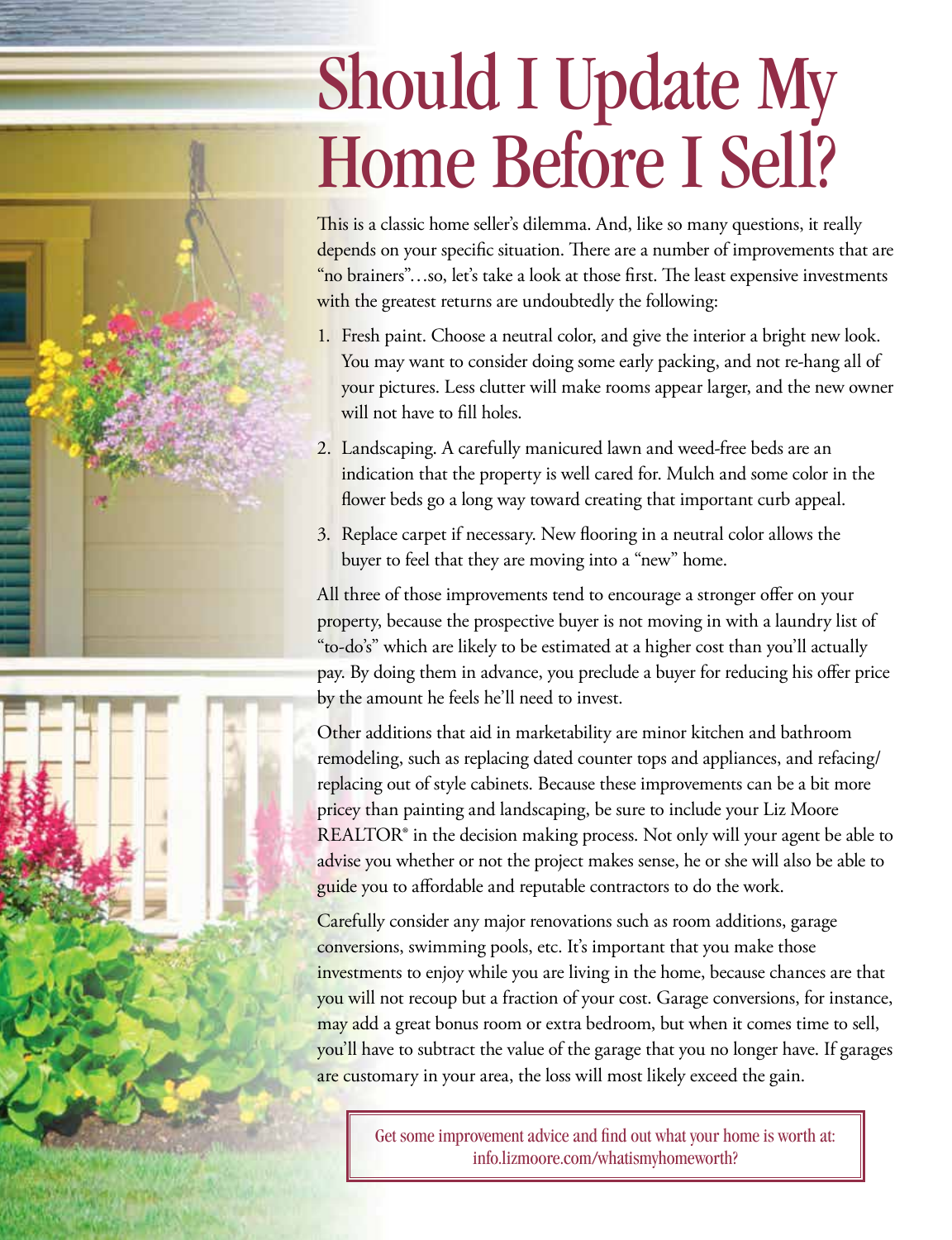





There is a big difference between a house and a home, and understanding that difference – and, more importantly, being able to communicate it to prospective buyers is essential. Using dynamic ad copy in marketing materials is a great way to differentiate your home from the others. Our book of ad copy ideas titled "Every Home Has a Story" helps our agents create fresh and exciting descriptions of the properties they represent. They are never at a loss for words!

## Dynamic Photography and Copy

Lighting, perspective, and an eye for the details that can make the difference – all these things are key to ensuring an extraordinary visual representation of your home's best features. For that reason, at Liz Moore & Associates, our agents hire a professional photographer when appropriate to ensure that we are making the best possible first impression of our listings.

With such a high volume of prospective buyers beginning their search online, having

captivating photos, and lots of them, is absolutely essential. Slide shows are preferable to virtual tours, with the exception of those few properties that photograph well panoramically. Many online home searches actually rank their results by the number of photos, and so this strategy can put your home near the top of the list. The signature Liz Moore oval photo is another way to catch both the buyer and the agent eye when scanning multiple listings on Realtor.com or in the MLS.

Twilight photography is a great way to help your property stand out among the sea of available homes for sale. This spectacular effect is achieved by photographing the home at just the right moment at dusk with all the interior lights on and carefully selected exposure settings on the equipment.

Download your copy of "Every Home Has A Story" at: info.lizmoore.com/every-home-has-a-story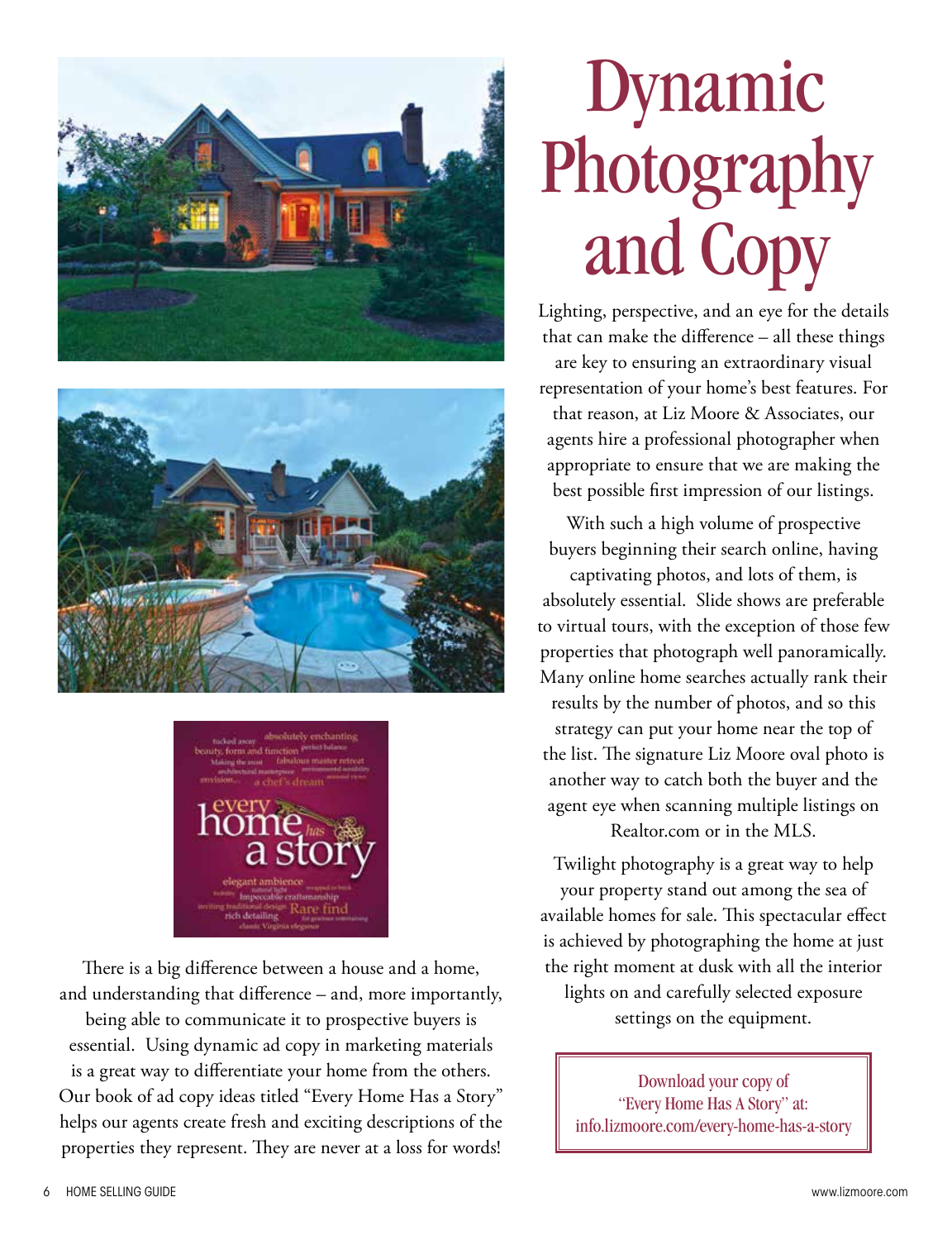### Questions To Ask When Interviewing An Agent

- 1. What methods should be used to accurately pinpoint the value of my home? How often are low appraisals encountered?
- 2. What issues might I face as a result of home or termite/moisture inspections performed after I've negotiated price & terms?
- 3. Are there any fees that will be charged above  $\&$ beyond the brokerage fee? What's included in the brokerage fee?
- 4. Specifically, how will my home be marketed & how will results be measured?
- 5. Will I have exclusive representation, or is it possible my agent could be a dual agent juggling a buyer's interests as well as mine?
- 6. If we encounter any legal issues during the process, will I have access to a real estate attorney at no charge?
- 7. How will prospect inquiries from ad & sign calls be handled? What about internet leads?
- 8. How will incoming offers on my property be analyzed to ensure my bottom line is protected & the prospective buyer is qualified to purchase?
- 9. Who can help with reliable contractor referrals?
- 10. What kind of communication can I expect from my agent throughout the process?

Download "Questions to Ask When Interviewing An Agent" at: info.lizmoore.com/10-questions-to-ask-when-interviewing-an-agent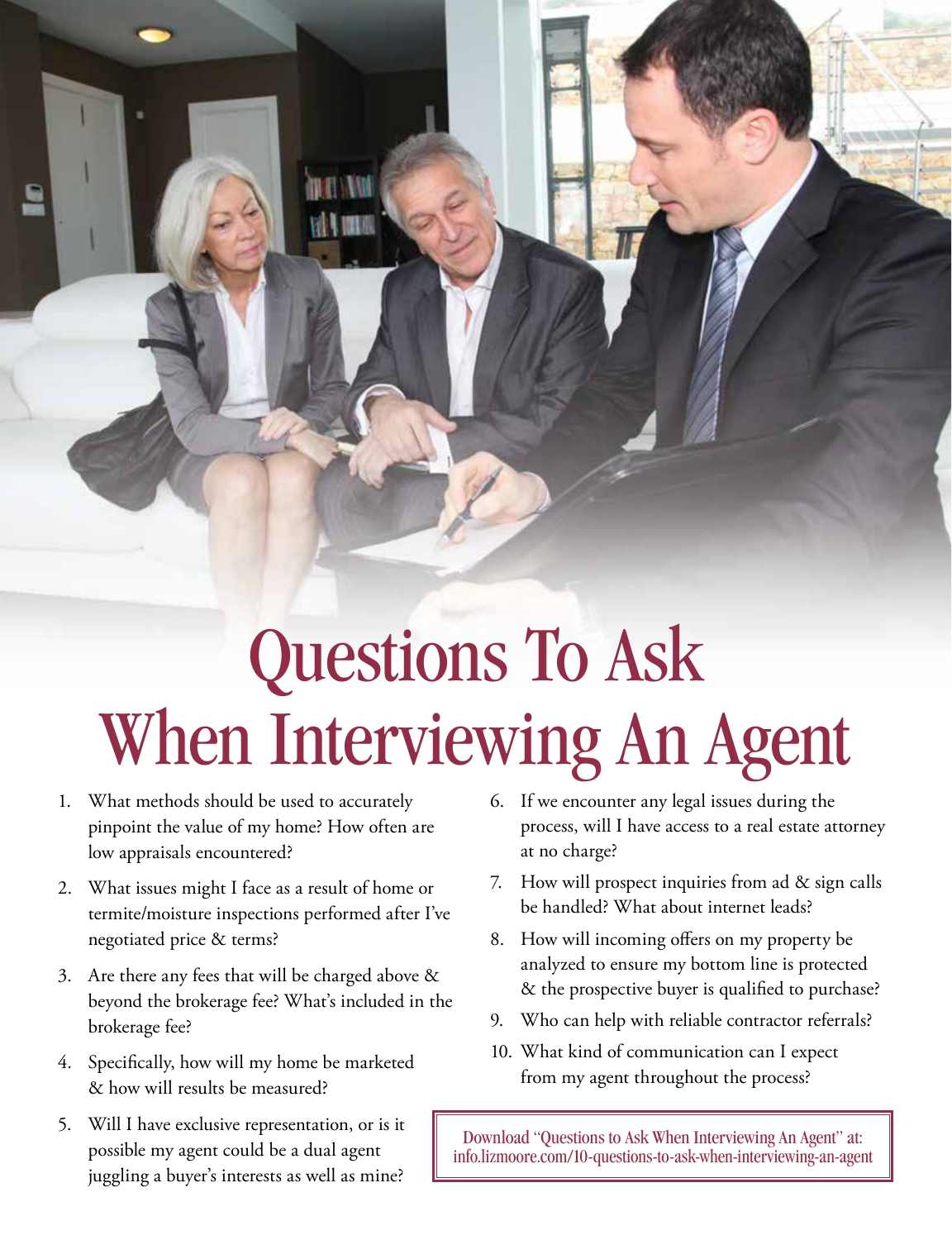

Exclusive 10 Step Pricing Methodology

Real Estate. Reinvented.®

In the last 12 months, nearly as many listings expired, cancelled or were withdrawn from the market as sold. For sellers who are serious about getting their homes sold, that presents a huge dilemma. Clearly, traditional methods for marketing real estate have become outdated and ineffective. CMAs alone are no longer a reliable tool for predicting a home's market value.

At Liz Moore & Associates, we take a different approach to both pricing and marketing.

We don't believe "one size fits all" for a marketing plan, nor do we believe a computer program can effectively recommend a market value. Getting listings sold in today's real estate climate takes experience,



### Odds of selling

In such a dynamic market, it is essential to constantly evaluate the trends relative to your market segment.

We study months' supply of inventory, absorption rates, and a number of other factors to determine if it is a buyer's or seller's market, and where we need to position your listing to be the best value in its category.



#### Create a positioning strategy

Perhaps the most important step in the process, in this phase we look through the prospective buyers' eyes, and run likely search scenarios to evaluate the active competition.

It's important to remember that not all competition is comparable! Based on the results of these searches, we will make an initial positioning recommendation.

knowledge, finesse, and old fashioned hard work.

We have reinvented the process by beginning with the end in mind, and have accordingly developed a pricing methodology that delivers better results for our clients. Our agents perform a rigorous 10 step analysis before they recommend a positioning strategy specifically for your home.

We are confident that when you compare our analysis to a traditional CMA (CMA stands for "comparative market analysis" where agents allow the computer to generate a recommended price range), you will begin to understand why Liz Moore & Associates is the best choice to market your home.



#### Identify target buyer profiles

To catch a buyer, you have to think like a buyer! Yet most agents skip this critical step. In order to develop an effective marketing strategy, we must first determine our target. Then we can predict with relative accuracy what's important to them and how they will search for a home, and develop the most effective marketing plan to reach them directly.



### Adjustments

Once we have an idea of the direct competition, we analyze your home's best features and challenges in a weighted comparison. This is a credit/debit process that accounts for external factors like backing up to a busy road, or updates such as a remodeled kitchen.

This is an art as opposed to a science. Your agent's experience for this step is critical.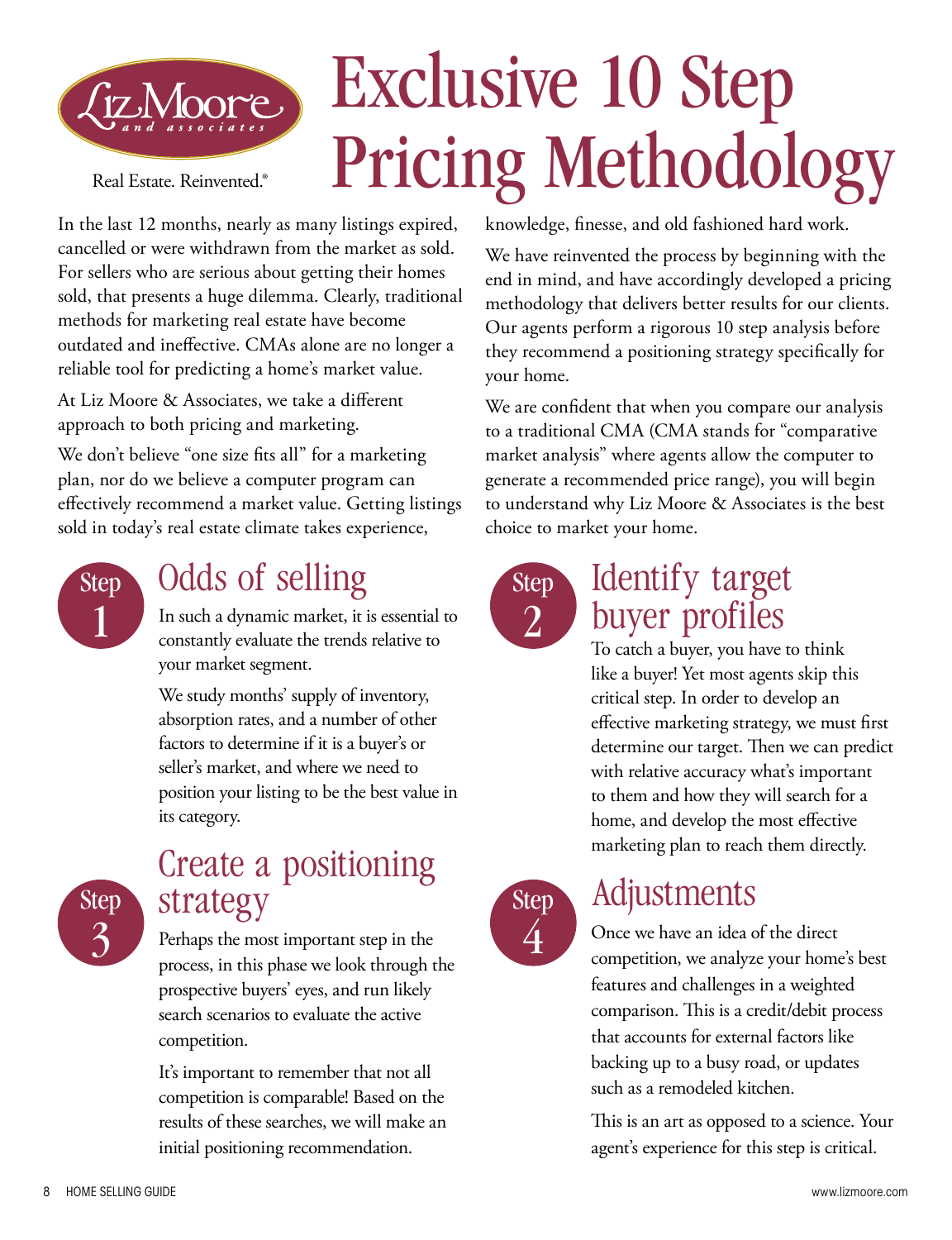

### Will it appraise?

Because most buyers today get a mortgage, we need to also consider what a lender will lend in terms of an appraisal.

Because appraisers approach value in an entirely different way than buyers (they look backward 6 months for sold comparable sales, rather than considering the current competition), this is a totally different calculation. We take the guesswork out of this step with our exclusive "No Surprises" prelisting appraisal at our expense.

Step 7

### Staging consultation

Recent trends in home staging have demonstrated that staged homes sell faster and for more money than their unstaged counterparts.

We believe so strongly that staging provides the competitive advantage for our sellers that we invite a professional stager in to consult with our clients... at our expense.



### Benchmarking price per square foot

Another consideration for today's buyer is a comparison of price per square foot of competing homes.

Unless the competition is very similar, this can be a tricky calculation - which is why it is so important that the analysis be completed up front.

### Armed with all of this information

we will recommend an initial positioning range. Then, depending on your goals and the pace of the market, we review activity, feedback, and trends in the market every 30-45 days to ensure we maintain that competitive advantage.



### Condition assessment

Another critical component of value is the property's condition. Is it move in ready? Or does it need paint, repairs or updating?

Our "No Surprises" pre-listing home inspection can identify issues up front, so that you can put your home's best foot forward when it hits the market. We will prepare a list of recommended items to get your home show ready.

**Step** 8

### Benchmarking assessed value

Because buyers and their agents will do their homework, we work to stay one step ahead of them.

We'll research your current tax assessment in order to spot appreciation or depreciation trends for the neighborhood, accuracies in data (square footage or features), and ratios of sold prices to assessed value.

Step 10

### Forecasting

Markets are dynamic, and values change with each new closing or new listing coming on the market.

We study expired and pending sales daily, so that we can recommend adjustments as necessary to stay in front of the market. We will set you up on an automatic e-mail search of your market segment, so that you can monitor changes in real time as well.

Download our pricing methodology at: info.lizmoore.com/the-liz-moore-10-step-pricing-methodology

*Copyright 2013, Liz Moore & Associates, all rights reserved.*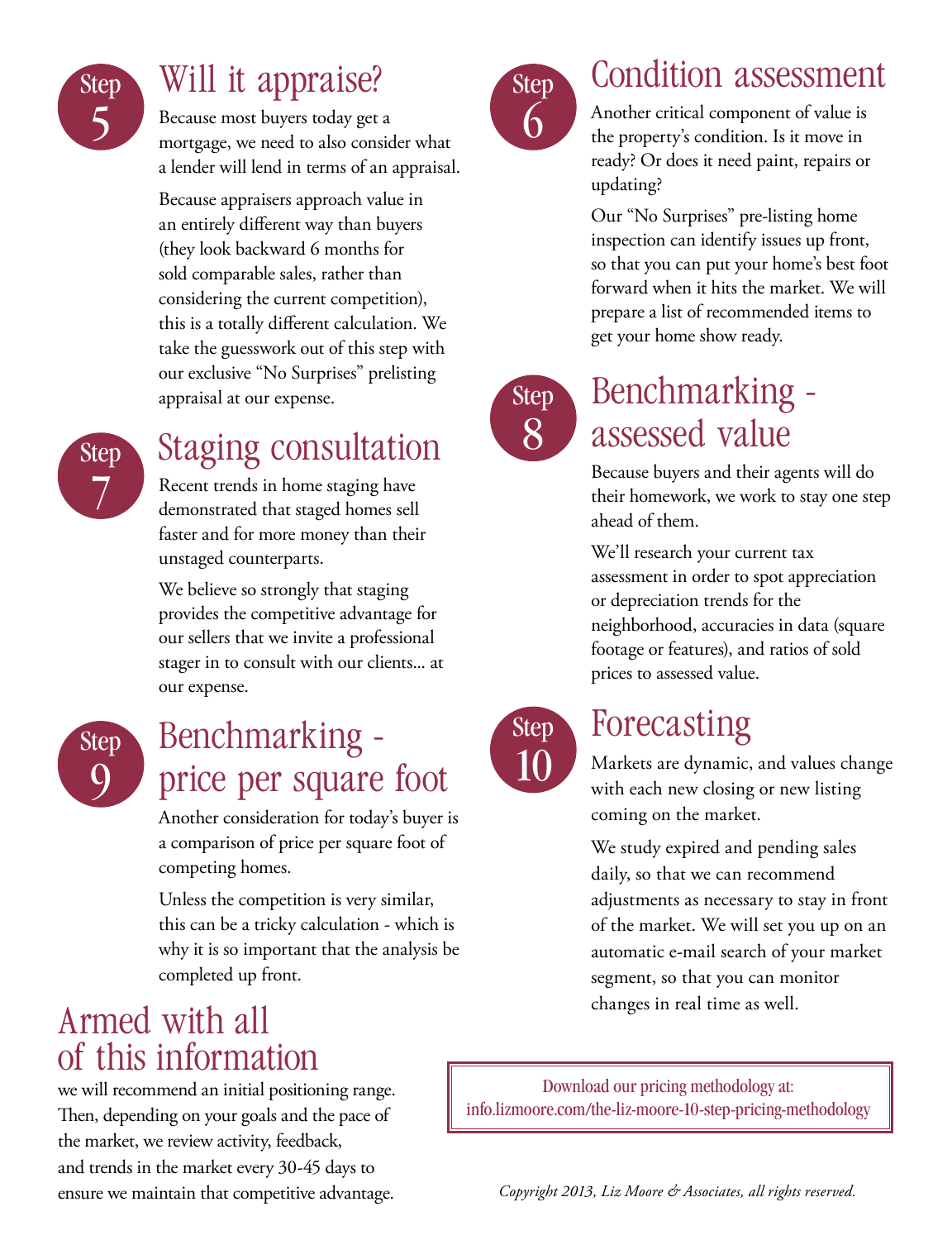

### Niche Websites

### Targeting your prospective buyer

We manage over 20 different stealth/niche websites and blogs exclusively for Liz Moore clients, with content targeting specific buyer profiles for your home and featuring appropriate listings. From military, to seniors, to investors and first time home buyers.

> Link to all our niche websites at: lizmoore.com/about/virtual-offices

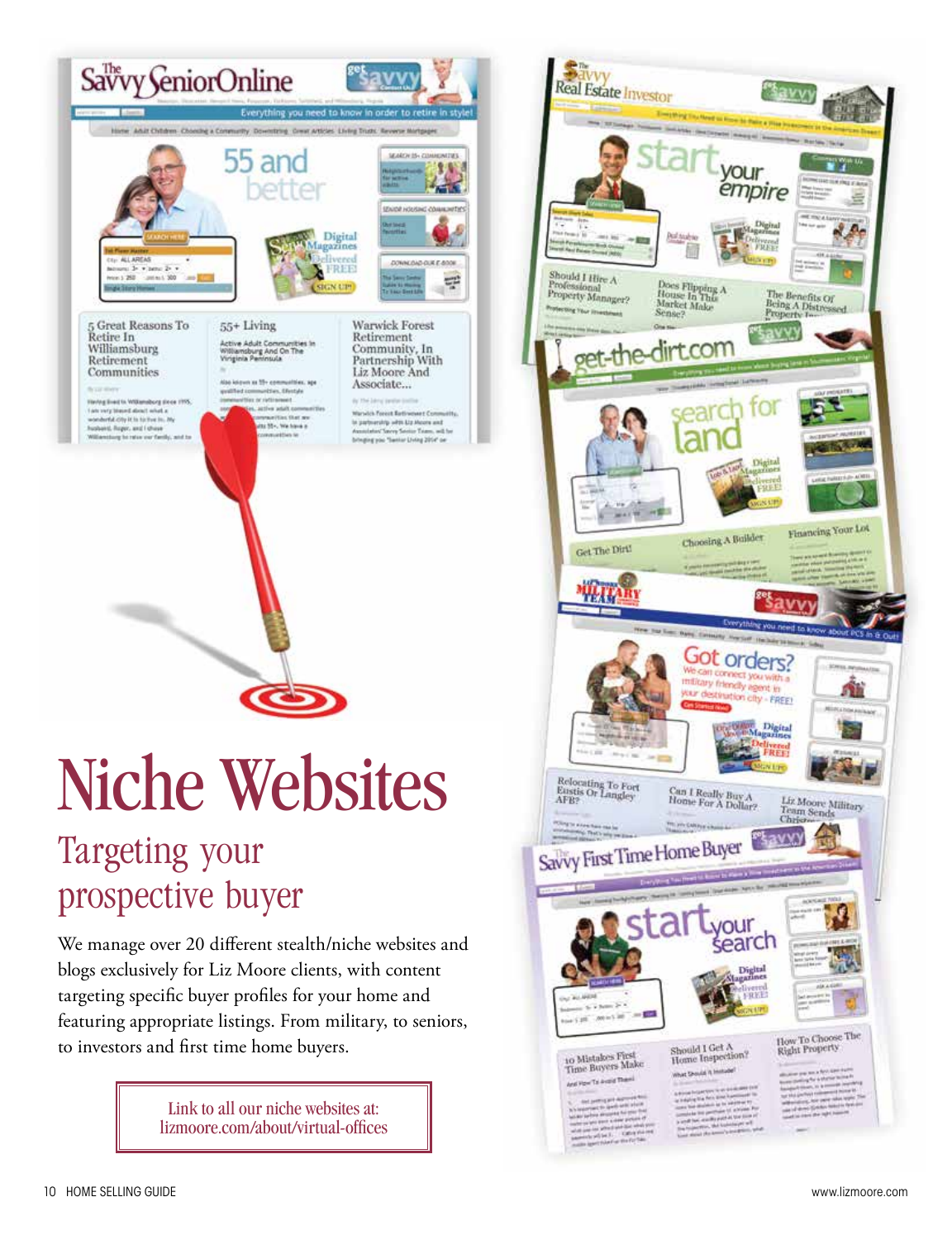### Custom Property Websites

We now create an individual custom website for each of our properties, complete with pages for the photographs and important details a prospective buyer wants to see... all to give your home that critical selling advantage in this very competitive real estate marketplace. Individual property URLs - one more weapon in our arsenal of brilliant marketing tools to ensure that your Liz Moore & Associates real estate experience is the best one you've ever had.

See examples of property websites at: lizmoore.com/listings and click "Details"





### The Best A Home Can Be

Check out Liz's List at: lizmoore.com/lizslist



One of the most valuable resources that REALTORS<sup>®</sup> can provide is their network of talented, reliable contractors and service providers. Because we deal with coordinating home repairs on a daily basis, we know who does the best work, at a fair price, and who is reliable "after the sale."

At Liz Moore & Associates, our mission is to deliver above and beyond service - and we surround ourselves with vendors and partners who share our philosophy.

We've launched Liz's List as a dynamic directory of our favorite contractors, along with their contact information and endorsement from our agents.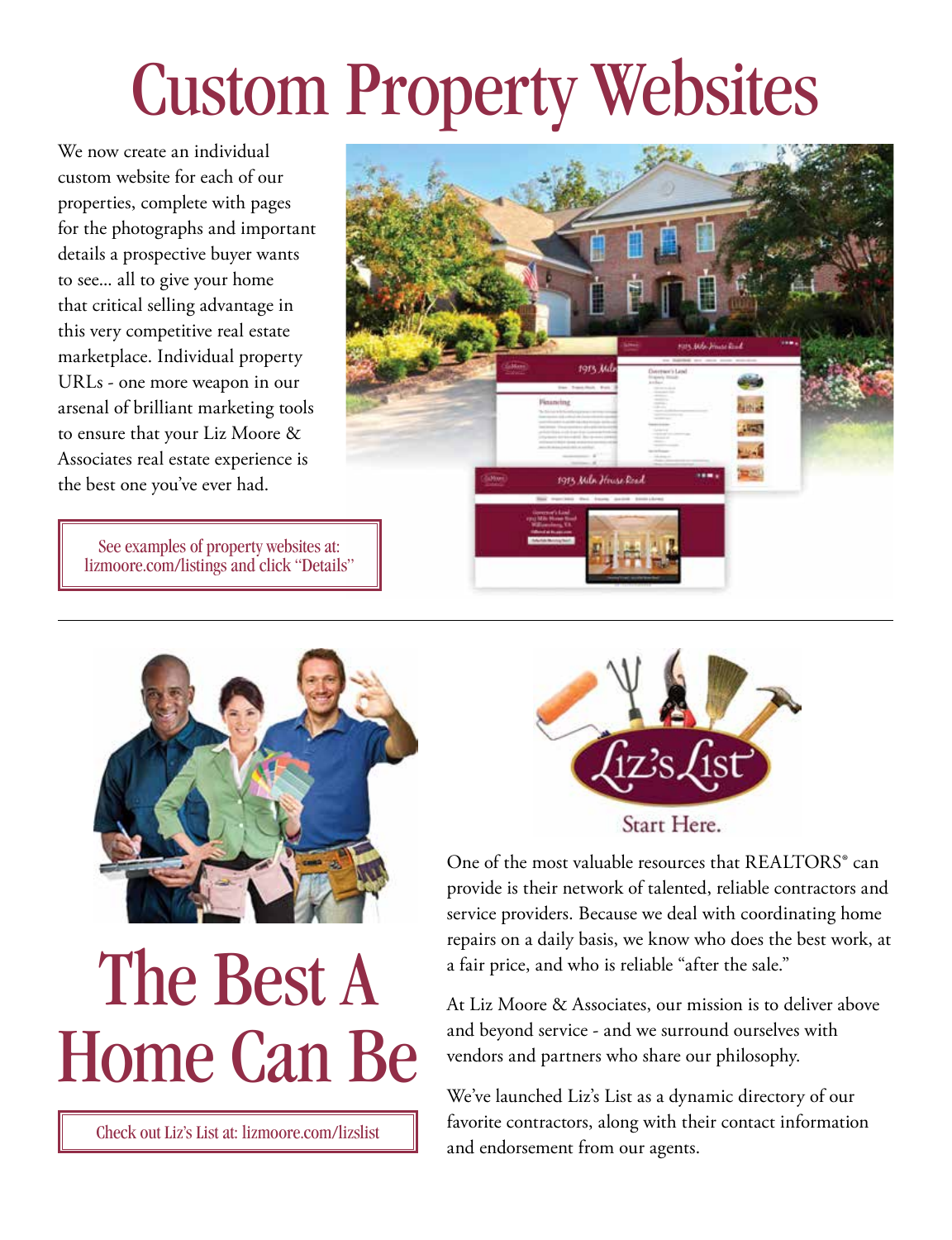### The Art & Science of Marketing Your Home to Sell







### Unparalleled online exposure

Because online strategies are what produce the highest number of buyers in today's market, we focus a tremendous amount of money, time, and energy into this marketing segment. In addition to custom property websites, niche websites, and digital magazines, we have a full time Online Guru whose primary responsibility is to market our inventory online and through Social Media efforts.



### Developing a winning strategy

At Liz Moore & Associates, we take a different approach to marketing. We don't believe that "one size fits all" for marketing. Getting listings sold in today's real estate climate takes experience, knowledge, finesse, and old fashioned hard work. We have reinvented the process by beginning with the end in mind, and have accordingly developed a marketing methodology that delivers better results for our clients. Below is a general overview of some of our strategies to give you a sneak peek into the elements that will be included when your Liz Moore agent customizes a marketing strategy specifically for your home.

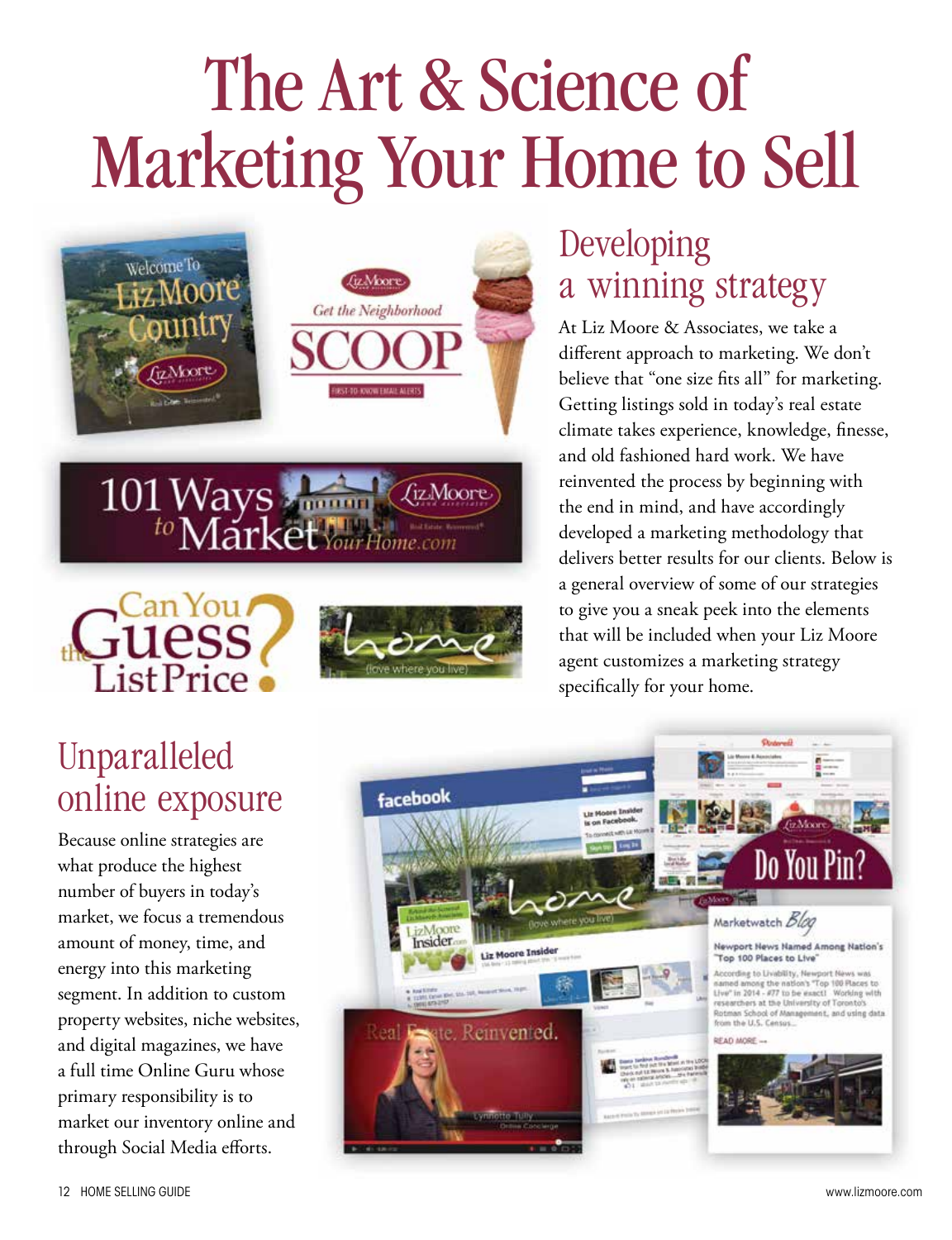

### Print media and target mailing

Newspaper, magazine, and direct mail are all components of our overall marketing plan. We enjoy prime positions in a number of local publications with the goal of highlighting our inventory and driving traffic to our websites and digital magazines.

Perhaps the most powerful resource in our marketing arsenal is the personal networks of our many top agents, and we oversee a mailing campaign to all 17,000+ of them regularly.

### Event marketing

Property tours, broker opens, open houses, holiday home tours, and the like are all strategies that can generate interest in your listing. We also employ a series of educational and real estate related and other community events both on site in our offices and out in our community that afford the opportunity to connect with prospective buyers.







### Powerful collateral

At Liz Moore & Associates, we have a fabulous graphic designer on staff to create beautiful, professional highlight sheets and mailing pieces to compliment our marketing strategy of your home. Whether we are detailing extraordinary features, or showcasing spectacular photography, the takeaways, brochures and mailings are each individually designed to maximize both the emotional appeal and value of your property.

Download our complete marketing strategy at: info.lizmoore.com/download-our-marketing-strategy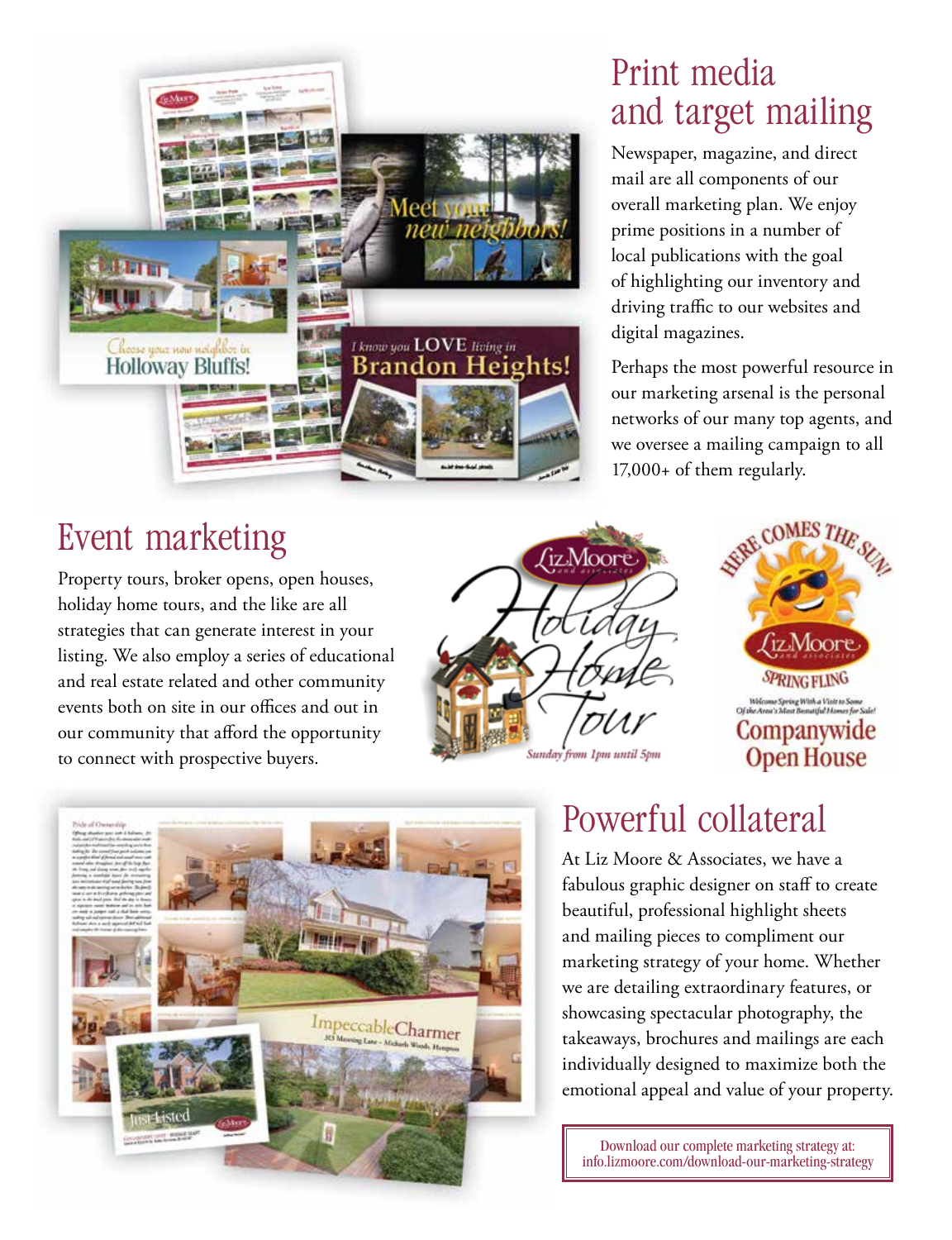## Selling Your **Community**

We recognize that prospective buyers begin their search by looking at communities and neighborhoods, and then narrowing their focus to specific properties. Accordingly, we have created aggressive strategies, both online and in print, to capture them during this phase of the search. From our individual neighborhood websites, to our popular 50 Reasons to Love Living In series, when it comes to neighborhood marketing on a hyper local level, we wrote the book (literally!).

#### 101 Reasons - the book



Order your print or e-Book at: lizmoore.com/101

### Reasons to love guides

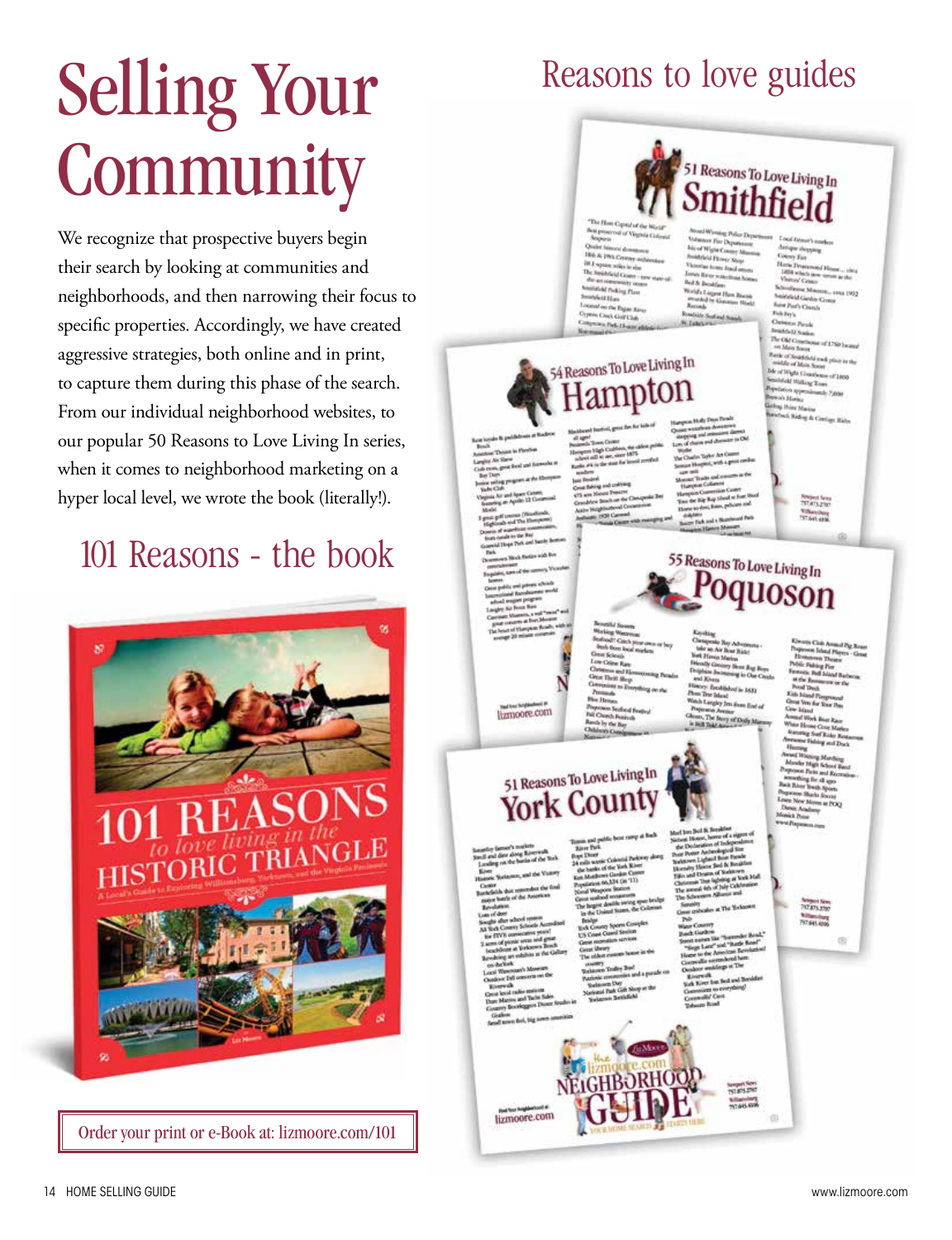### Hyper-local neighborhood guides





### Online city and neighborhood guides

See our online neighborhood guides at: lizmoore.com/neighborhoods

### Love Where You Live!

We are excited to announce as part of our "Love Where You Live" campaign, Liz Moore and Associates will be lighting up the small screen with spots sharing the many reasons to love living in Coastal Virginia.

> See our "Love Where You Live" spots at: lizmoore.tv